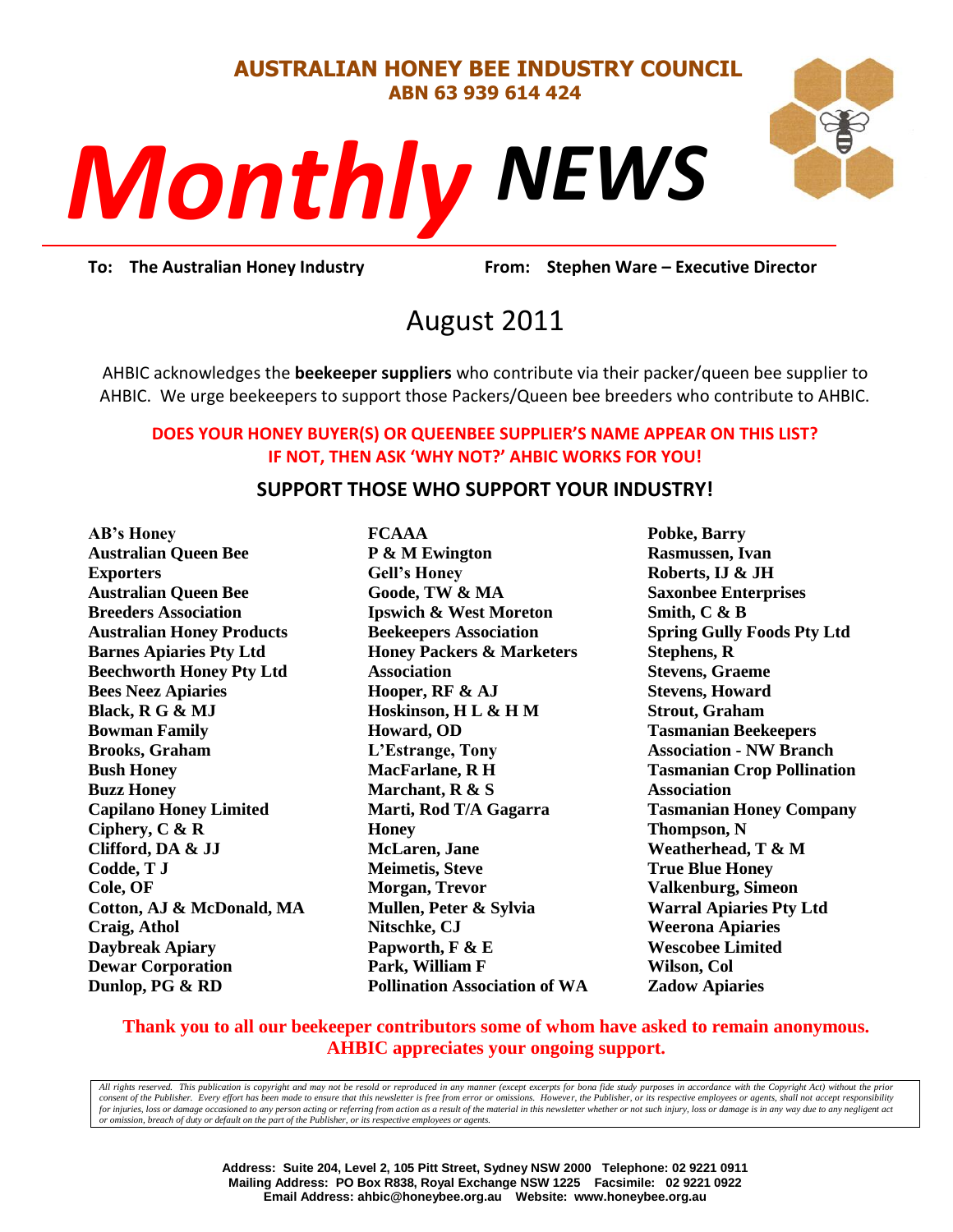*The following provides an update of recent activities of AHBIC naturally if you should seek any further clarification please do not hesitate to contact the AHBIC office.*

### **UPDATE AHBIC ACTIVITIES**

#### *Apis cerana*

In relation to *Apis cerana* Plant Health Australia has now convened the Scientific Advisory Panel to assist in the containment program. It has been a herculean task getting agreement between the Qld Government and the Federal Department of Primary Industry on the funding of the containment strategy. This has been due to a number of factors including the outbreak of Hendra virus. It is hoped that this will be finally concluded in the next couple of days.

#### **National Food Plan Submission**

The Australian Honeybee Industry welcomed the opportunity to have input into the development of a National Food Plan.

In responding to the questionnaire industry has sought to tease out issues of importance to the Apiary Industry: A risk-impact analysis clearly points to the industry needing to address two key issues as a matter of priority. These are: first, to ensure that everything possible is being done to protect the industry from an exotic incursion of *Varroa* mite or other serious exotic diseases; and second, to influence governments to ensure that access to native flora resources is not further restricted and hopefully reversed. The latter will require a concentrated effort by industry leaders to influence policy makers on sound, professional and well-presented arguments and will also require the industry to establish its own environmental credentials through the adoption of an EMS.

We emphasised that the industry's challenge on honey is to maintain or enhance its reputation as a supplier of top grade branded honey which is 'clean and green' - and so continue to command a premium on the domestic and international markets. This means being able to differentiate Australian honey by brand. Australia cannot compete on price alone against honey from China and Argentina.

We also noted the current debate in respect of Oil & Gas Exploration/Production has the potential to affect access to resources which the industry needs to maintain production.

#### **Biosecurity Advisory Council Submission**

In submitting our submission we suggested that changes should be made to the Deed arrangements to allow for shared cost in respect Emergency Animal Disease/Pest whilst a decision is made as to whether the Pest/Disease is eradicable. This is particularly the case with Bee Pest/Diseases as it may take considerable time for the combatant state to decide if it is possible to eradicate. Further we suggested that the current cost sharing arrangements should be extended for a period after a disease/Pest has been declared endemic to enable a proper containment strategy to be adopted by Industry and Government.

\_\_\_\_\_\_\_\_\_\_\_\_\_\_\_\_\_\_\_\_\_\_\_\_\_\_\_\_\_\_\_\_\_\_\_\_\_\_\_\_\_\_\_\_\_\_\_\_\_\_\_\_\_\_\_\_\_\_\_\_\_\_\_\_\_\_\_\_\_\_\_\_\_\_\_\_\_\_\_\_\_\_\_\_\_\_

# • **Correspondence included:**<br>The Hon Dr Craig Emerson MP

Senator the Honourable Joe Ludwig MP **Re: Increase in AQIS Export Charges** The Hon Katy Gallagher MLA - ACT **Re: Compulsory Registration of Beekeepers** The Hon K Vatskalis MLA - NT **Re: Compulsory Registration of Beekeepers** The Hon Bryan Green MP - TAS **Re: Compulsory Registration of Beekeepers**

- Re: Honey Exports to New Zealand
- 
- 
- 
-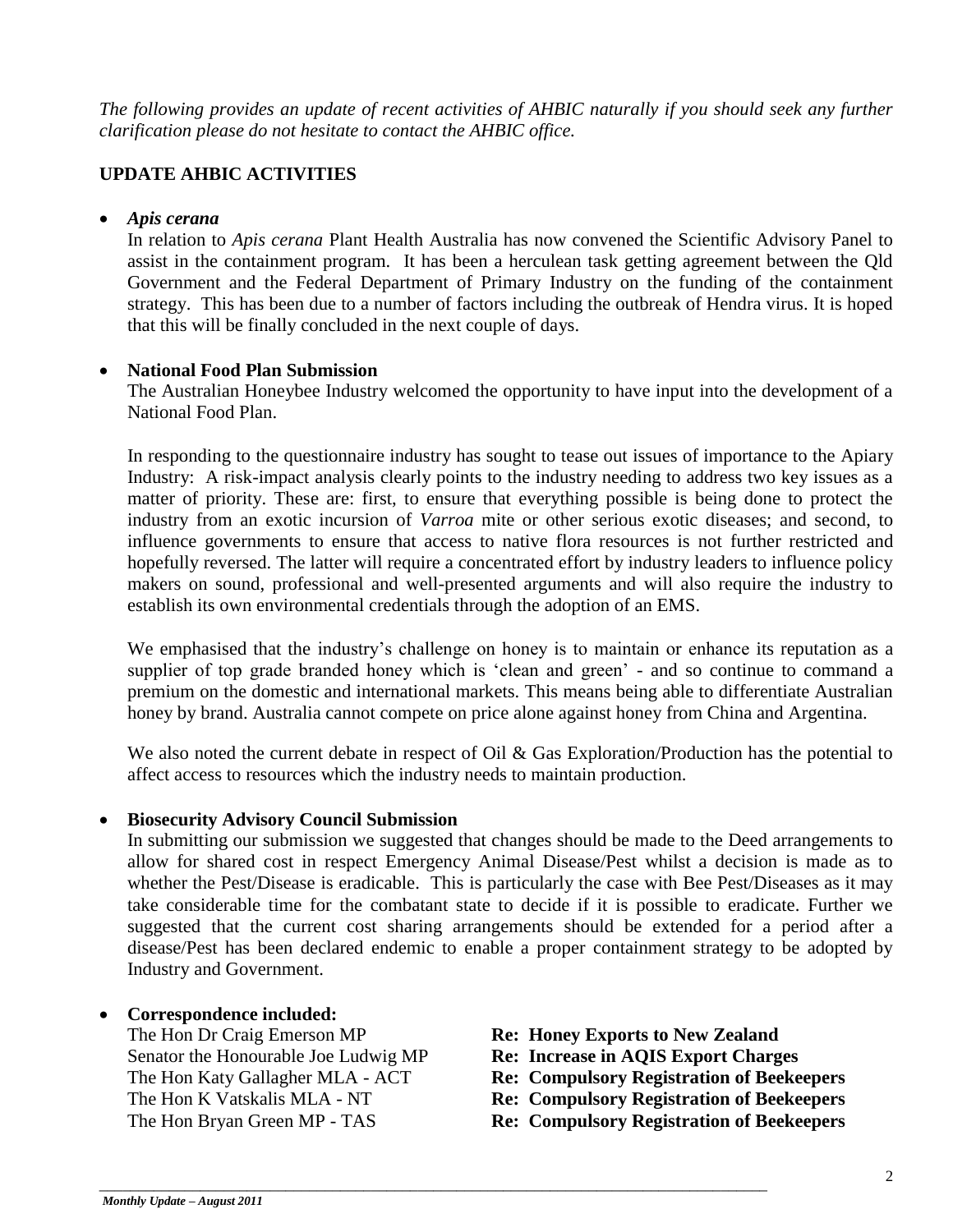# *APIS CERANA* **UPDATE**

Advice 101 – 12 August 2011

Detections since Advice 100 are:

IP451 was a nest at Aloomba IP452 was a nest at Mareeba IP453 was a nest at Aloomba IP454 was a swarm at Edmonton IP455 was a nest at Mooroobool IP456 was a swarm at Mooroobool IP457 was a swarm at Mt. Sheridan IP458 was a nest at Portsmith IP459 was a swarm at Fisheries Falls IP460 was a swarm at Kanimbla IP461 was a swarm at Kanimbla IP462 was a nest at Palm Cove

This IP462 was found 13km north of the previous most northern find at Kewarra Beach. It was estimated to be at least 12 months old and has been estimated to have swarmed three (3) times. This is not good news but is not unexpected.

The fourth group of volunteers has completed their time there and the next lot are due to start next week. So far 36 volunteers have helped out at Cairns. We thank those volunteers for giving up their time to do this work in Cairns.

We still need volunteers and a weekly roster is now in place but if you want to stay longer than the week that will be no problems. Bill Weiss is organising rosters and will book accommodation if required. Please contact Bill on: 02 6732 1263 or 0428 669 578 or email to [beeweiss@gmail.com](mailto:beeweiss@gmail.com) if you wish to volunteer.

*Trevor Weatherhead*

# **AUTHORITIES DESTROY BEE HIVE ON SHIP IN DARWIN HARBOUR**

19/08/2011

A foreign bee hive has been discovered and removed from a shipping vessel in Darwin harbour. It's believed the bees were a colony of Giant Honey Bees or *Apis Dorsata* and may have arrived on the ship from Dili in East Timor.

Apiarist Andrew Shugg was called by the Australian Quarantine and Inspection Service to identify the bees. He says he was extremely worried about the prospect of the foreign bees establishing themselves in Australia.

"I was quite shocked actually...it's not the sort of phone call I want to get, but I'm very happy that everything went well," he said. "We got a big lift like a cherry picker and an industrial vacuum cleaner and we smoked them to calm them down and I got the big vacuum cleaner and sucked them all up.

"We lost probably about 20, but we went through what we had after we killed all the rest that were in the vacuum cleaner and we managed to find the queen, so that hive will no longer exist."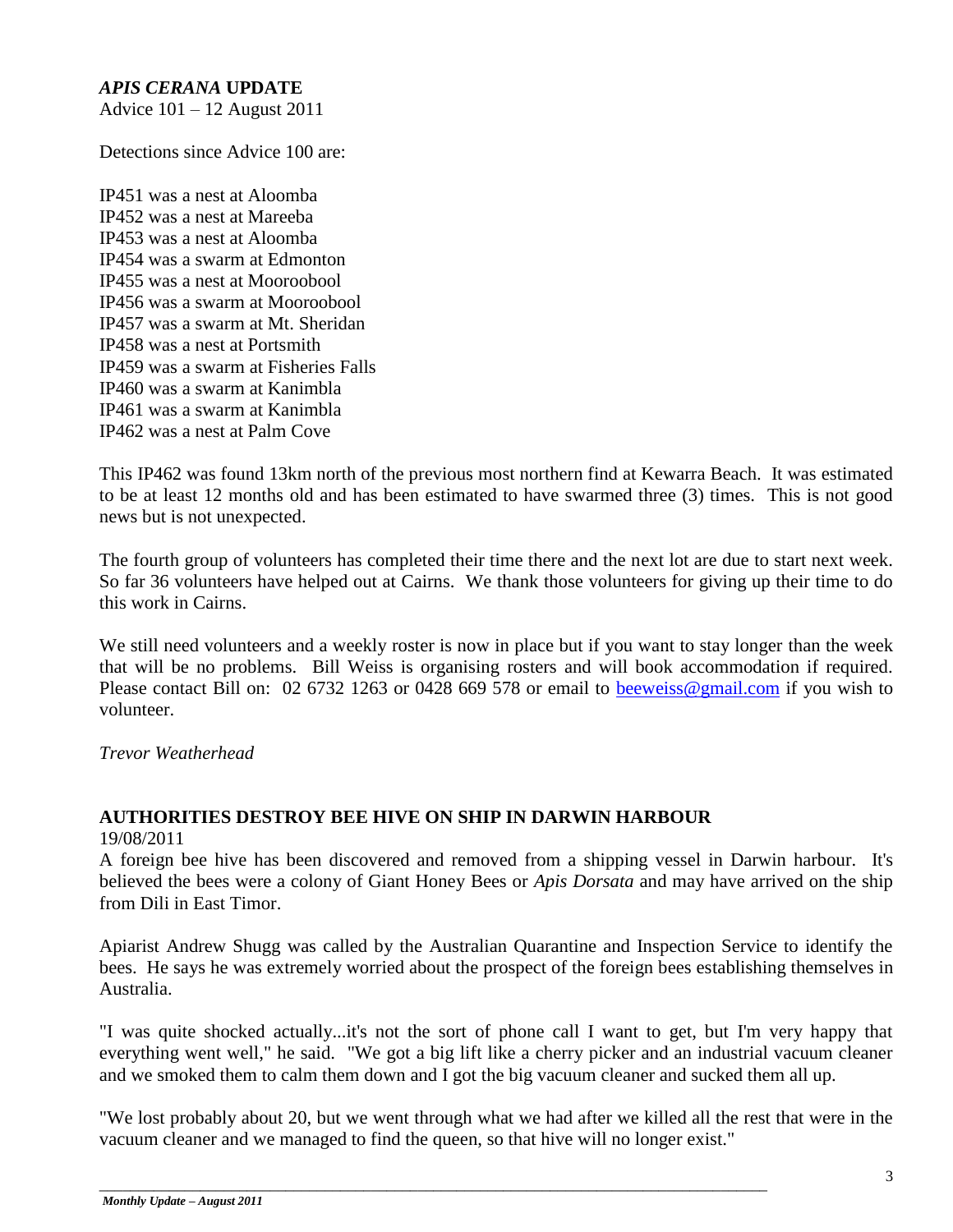#### **THE RIRDC 2012 RURAL WOMEN'S AWARD**

*Nominations open 1 August 2011 and close 15 October 2011*

#### **Who can enter?**

The Award is open to all women involved in primary industries and resource development. Don"t be shy about entering yourself, many people do and we encourage you to. You can also nominate someone provided you have their written consent. You don"t need formal qualifications to enter.

#### **What is the RIRDC rural Women's Award?**

The RIRDC Rural Women's Award is Australia's pre-eminent Award that recognises and encourages rural women"s contribution to primary industries, resource development and rural Australia. While the Award acknowledges past achievements, it is focused on the future and provides rural women with financial and practical support to implement their visions for primary industries and rural Australia, and to enhance their leadership and representative capacities.

The Award provides an amazing opportunity to further your own professional development, to make a tangible difference and to inspire others. You could become one of the seven state and territory winners and go on to become the Australian winner.

But the Award is much more than just winning a title. It is a life changing experience that will open up a positive and powerful network of like-minded women across the country who are passionate about primary industries and rural Australia.

The Award is a RIRDC initiative in partnership with relevant state and territory agencies who manage the Award at a state and territory level. National partners are the Australian Government Department of Agriculture, Fisheries and Forestry and the Department of Infrastructure, Transport, Regional Development and Local Government. National sponsors are ABC Radio, Rural Press Ltd and Westpac Banking Corporation.

For more information and application form go to: [www.rirdc.gov.au](http://www.rirdc.gov.au/)

#### **NEW RIRDC BOARD DIRECTORS ANNOUNCED**

*19 August 2011*

The Rural Industries Research and Development Corporation (RIRDC) has announced its new Board Directors.

Mr Sam Archer, Dr Michael Guerin, Ms Alana Johnson and Dr Len Stephens are the four new Directors on the nine person RIRDC Board. The new Board Directors will take their positions immediately and each will serve three year terms.

RIRDC Managing Director, Craig Burns said the four new Directors bring a diverse range of skills and experience to the RIRDC Board.

"RIRDC plays an important role in the development and support of rural Australia and the new Board Directors bring an impressive and diverse set of skills and experience that will provide strong guidance and expert governance to the organisation," Mr Burns said.

Sam Archer manages a mixed farming enterprise based on livestock, cereal production and native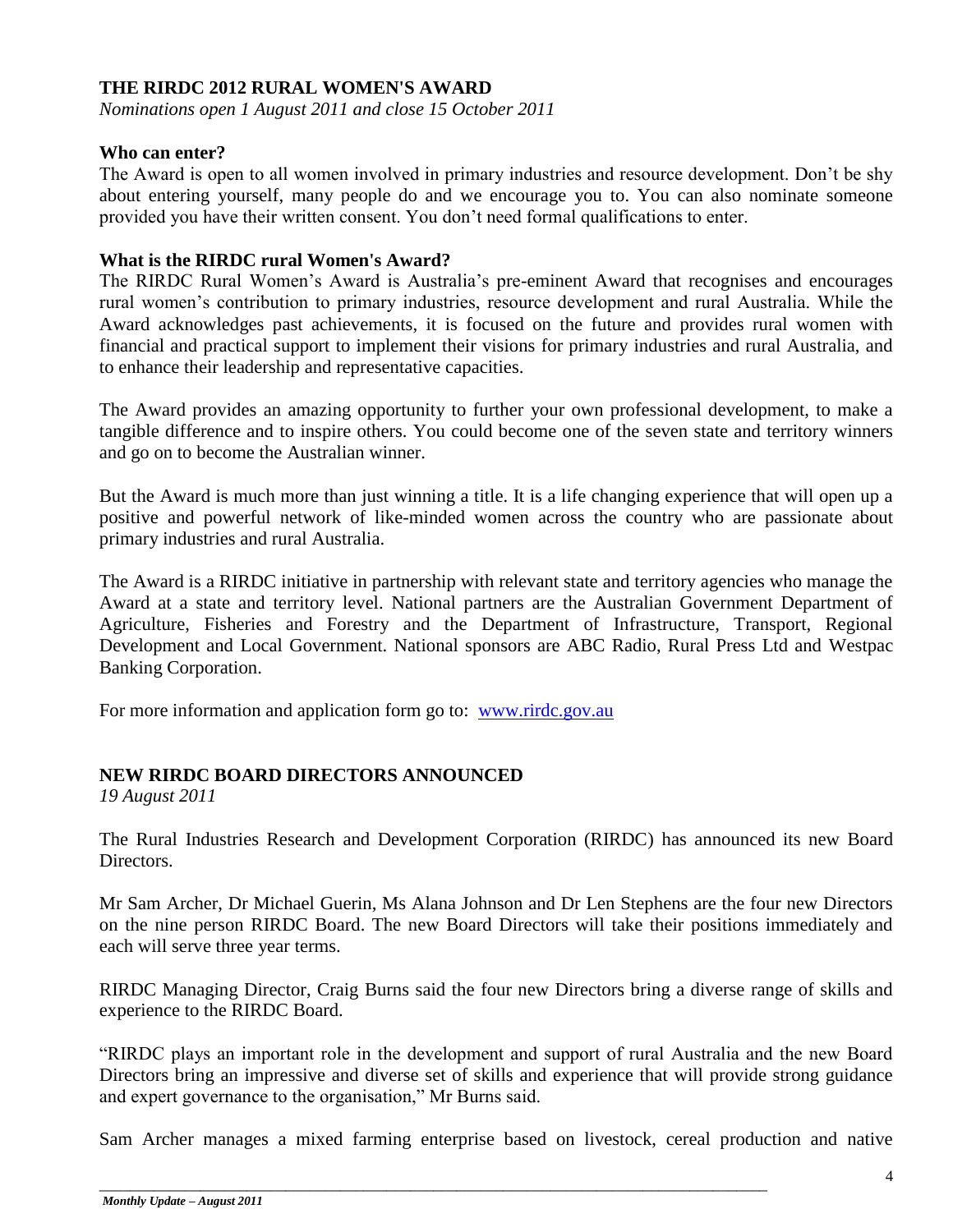pastures at Gundagai, NSW. Mr Archer was awarded an Australian Nuffield Farming Scholarship in 2008, and travelled throughout the Americas, Europe and India researching private sector funded environmental stewardship schemes broadly based around carbon, water and biodiversity. Mr Archer holds a commerce degree and an Honours Degree majoring in Anthropology.

Dr Michael Guerin was the Chief Operating Officer at Elders Limited (2009 – 2010) and also served as its Managing Director of Rural Services (2008). Dr Guerin was the Managing Director of the Australia & New Zealand (ANZ) Banking Group's Pacific Division (2005 – 2008) and also served as the Managing Director of ANZ"s Regional and Rural Banking arm. He also served as a Director of Rural Bank Limited  $(2009 - 2010)$ .

Alana Johnson is a national and international rural consultant and a partner in a cattle breeding and agroforestry enterprise in north east Victoria. Ms Johnson has a social science background and is currently a Doctoral candidate and sessional lecturer at Monash University. Ms Johnson is a graduate of the Australian Rural Leadership Program and the Australian Institute of Company Directors. Ms Johnson is past president of the Foundation for Australian Agricultural Women and a founding member of Australian Women in Agriculture. Ms Johnson was the RIRDC Rural Women"s Award Victorian Winner and National runner-up in 2010.

Dr Len Stephens (AICD, Dip Agr Sci, BVSc, MSc, PhD) is currently the Managing Director of the Seafood CRC. Dr Stephens has also been a Company Director for Dairy Australia (2007 - 2010) and was a Principal at Global Innovation Options Management Consultancy (2007). Mr Stephens served as Chairman of Australian Wool Exchange"s Industry Standards Advisory Committee (2007), was Chief Executive Officer of Australian Wool Innovation (2003 - 2006) and was a General Manager at Meat & Livestock Australia (1996 - 2003).

Prof. Daniela Stehlik remains the RIRDC Board Chair. The four new RIRDC Board Directors join three re-appointed Directors - Mr Alexander Campbell AM, Ms Roseanne Healy and Dr Merilyn Sleigh.

#### **CHEQUES ARE IMPORTANT FOR FARMERS**

#### *1 August 2011*

*C*heques are an important tool for farmers and people living in rural areas. This is the basis of the Victorian Farmers Federation"s (VFF) submission to the Australian Payment Clearing Association (APCA) who are engaging in a public consultation on the issue.

VFF President Andrew Broad said cheques continued to play an important role in Victoria"s rural economy.

"In response to the APCA"s call for submissions on the ongoing use of cheques the VFF consulted our members. The overwhelming feedback we received is that cheques remain a very important part of doing business in rural areas," Mr Broad said.

"Although there has been an increase in the use of phone and internet banking, there are still many cases where cheques are the best, or sometimes the only option, for payment. For example, cheques are still the best way to pay casual staff and shearers."

"Our regional economy is different from the economies of major cities across a range of areas. Where people are starting to use "paypass" or "paywave" swipe card technology in Melbourne, there are still many rural areas where this is impractical."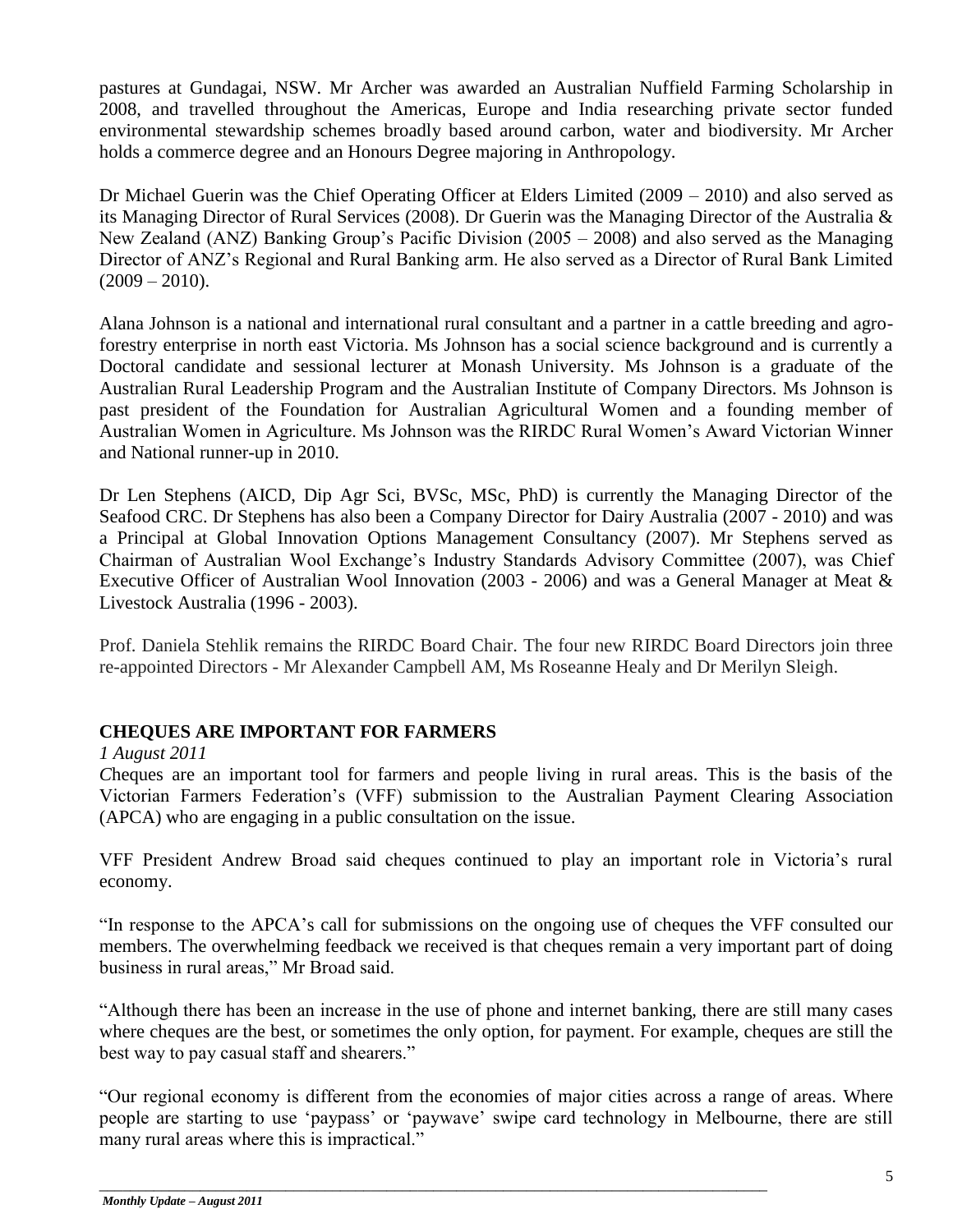"The VFF"s submission also pointed out the importance of cheques for meeting governance requirements in community organisations such as the VFF or Country Womens" Association. When two signatures are required it is easier to have a physical cheque, rather than trying to coordinate alternative payment methods."

"The APCA has made it clear that they are not looking to remove cheques, but are investigating a future transition to other forms of payment," Mr Broad concluded.

#### **APIECOTECH 2012 - BELGRADE SERBIA – 18/19 FEBRUARY 2012**

We are expecting you in Serbia, the beekeeping kingdom of South-East Europe! Serbia is a country with the least polluted soil in Europe, an ideal climate for beekeeping and above average educated beekeepers. Serbia is a country of acacia forests, sunflower fields and endless forest meadows. Serbian acacia and sunflower honey has been present on market stalls all around the Europe for a long time.

Serbia welcomes you with the motto: Quality at a low price! The host of the Symposium, the Serbian Federation of Beekeeping Organization, has made an effort to make your stay in Serbia enjoyable by transforming it to a vacation and organizing it at attractive prices, with maximum hospitality, the highest level of services and good time in the most famous South-Eastern Europe city to have a good time – Belgrade!

You will have the opportunity to explore the rich Serbian cuisine, which is a mixture of Eastern and Western cuisine, famous throughout the world. Therefore do not miss Serbian evening, dinner that we have carefully organized for your full enjoyment. A number of exclusive restaurants in Belgrade situated on the Danube and Sava rivers will leave you breathless, both day and night, with its ambience and high level of service at very low prices.

This Apimondia Symposium will be organised together with Serbian Beekeeping Fair (ApiExpo) which is visited each year by 6-8 thousand beekeepers from all around the region. The Blue Hall of the exclusive congress centre Sava Centar, has 3700 seats, and we assure you that all of them will be occupied!

#### *Dr. Med. Rodoljub Živadinović,*

President of the Serbian Federation of Beekeeping Organizations President of the Local Organising Committe**e** [www.apiecotech2012.com](http://www.apiecotech2012.com/)

# **FOOD REGULATIONS & LABELLING STANDARDS CONFERENCE**

*9-10 November 2011, Sydney Harbour Marriott*

This year"s Food Regulations & Labelling Standards conference will provide an overview of current direction for Food regulations and labelling standards. Now celebrating its 13th year, this event continually provides the best platform to discuss and debate the most current issues in the food regulations and labelling sector.

This specialised industry forum will equip you with key methods to adapt to developing technologies, consumer groups and consumer demands, as well as the ongoing changes in government policy. The agenda also provides great insight towards the working group, with speakers from manufacturers to retailers, discussing their issues and providing case studies to communicate regulatory issues from their perspective. For more information go to: [www.inform.com.au/foodregulations](http://www.inform.com.au/foodregulations)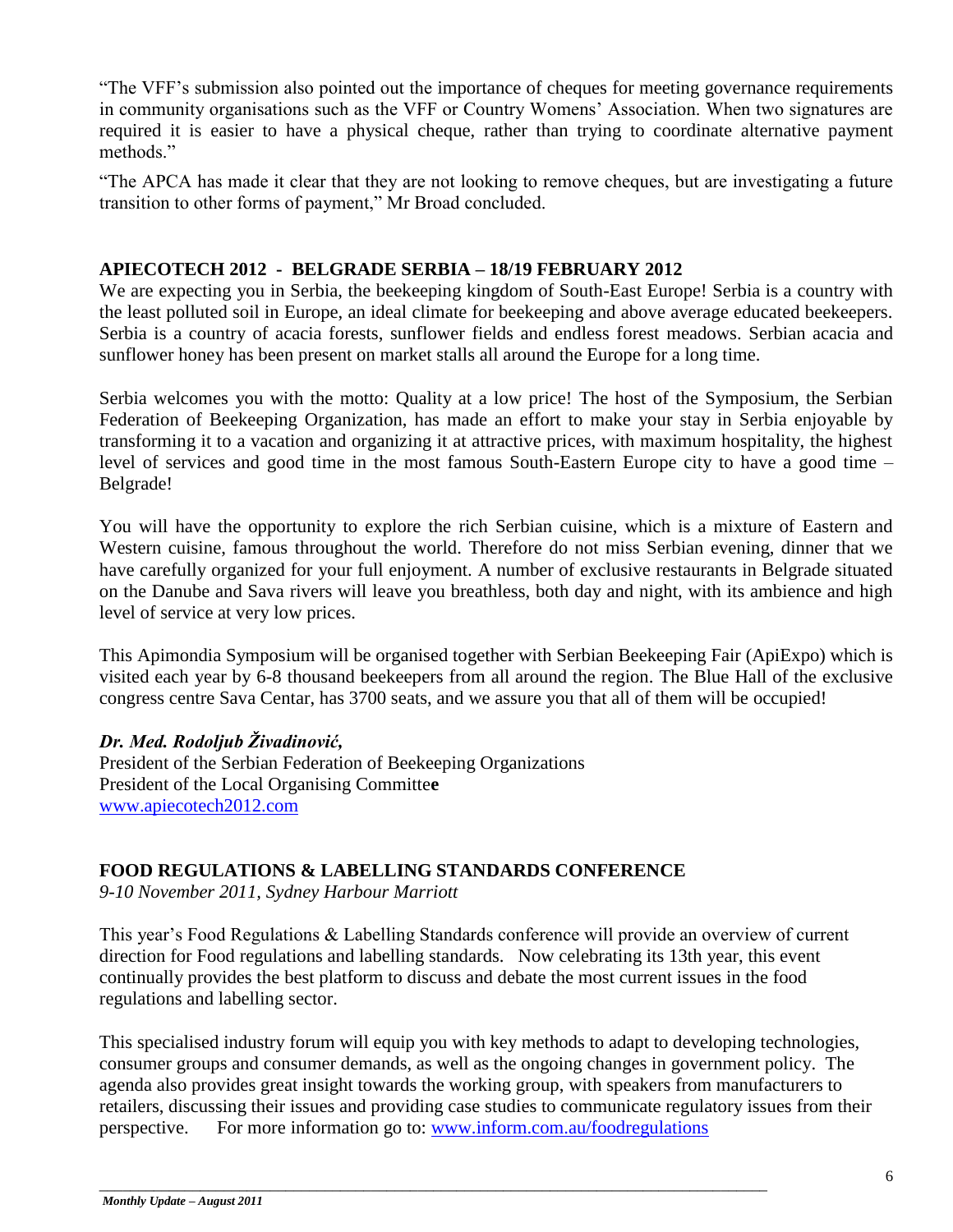SPRING CROP & STOCK REPORT



## **NEW SOUTH WALES**

Season - Prospects for coming season are beginning to look better in the South of the State with rain last week which will help Canola, which was stressing in the central parts of the inland. Rain will help the prospects of curse. There was some patchy bud on Mugga Ironbark which could give a little honey now. I understand River red Gum is budded in some areas of the river country, however some beekeepers are concerned it may run to growth again this year if we get hot weather.

The North of the State has some very dry areas with limited Canola crops.

Stringy Bark, in patches, allowed some bees to winter very well. Some beekeepers shifted to Qld and worked some winter ironbark (Bluetop and Caley"s) which is getting towards the end of its flowering. It gave some honey to good bees, however cold weather interrupted the flow during June – July.

Coastal regions have some prospects for coming months. Inland areas have patches of Narrowleaf and Broadleaf Ironbark budded, however needs rain leading up to flowering.

Stocks - Honey stocks held by most beekeepers are very low, to non-existent and some packers have limited stocks.

Prices - Prices should hold up, however supermarket pressures are increasing and it will be interesting to see where prices will be by Christmas.

If packers drop prices they may find they will not receive much honey, as overall production may be slightly below recent years averages.

*Bill Weiss*

# **QUEENSLAND**

The winter period has not seen heavy honey production, perhaps due to prolonged dry periods and quite cool conditions. Yapunyah yielded a modest crop for most honey producers who ventured to the Channel Country. Yapunyah will be followed by Inland Bloodwood and then if temperatures permit Bimble Box.

At the time of writing bees have been shifted to Macadamia Nut orchards and also to pollinate Avocados. A few Queensland beekeepers moved south to Almond pollination. Once the pollination period is concluded beekeepers are very concerned as to what they will work for honey flows. Prospects are few and far between. Grey ironbark budding is very disappointing. Narrow Leaved Ironbark is a virtual nonevent in the north. There remains some hope for Brush Box, it is far too early to call but the trees have just the right amount of stress on them at the moment.

It has been suggested that QLD beekeepers may have to venture south into NSW to work Canola and other potential crops. Not a positive way to start the new season. Traditionally August and September are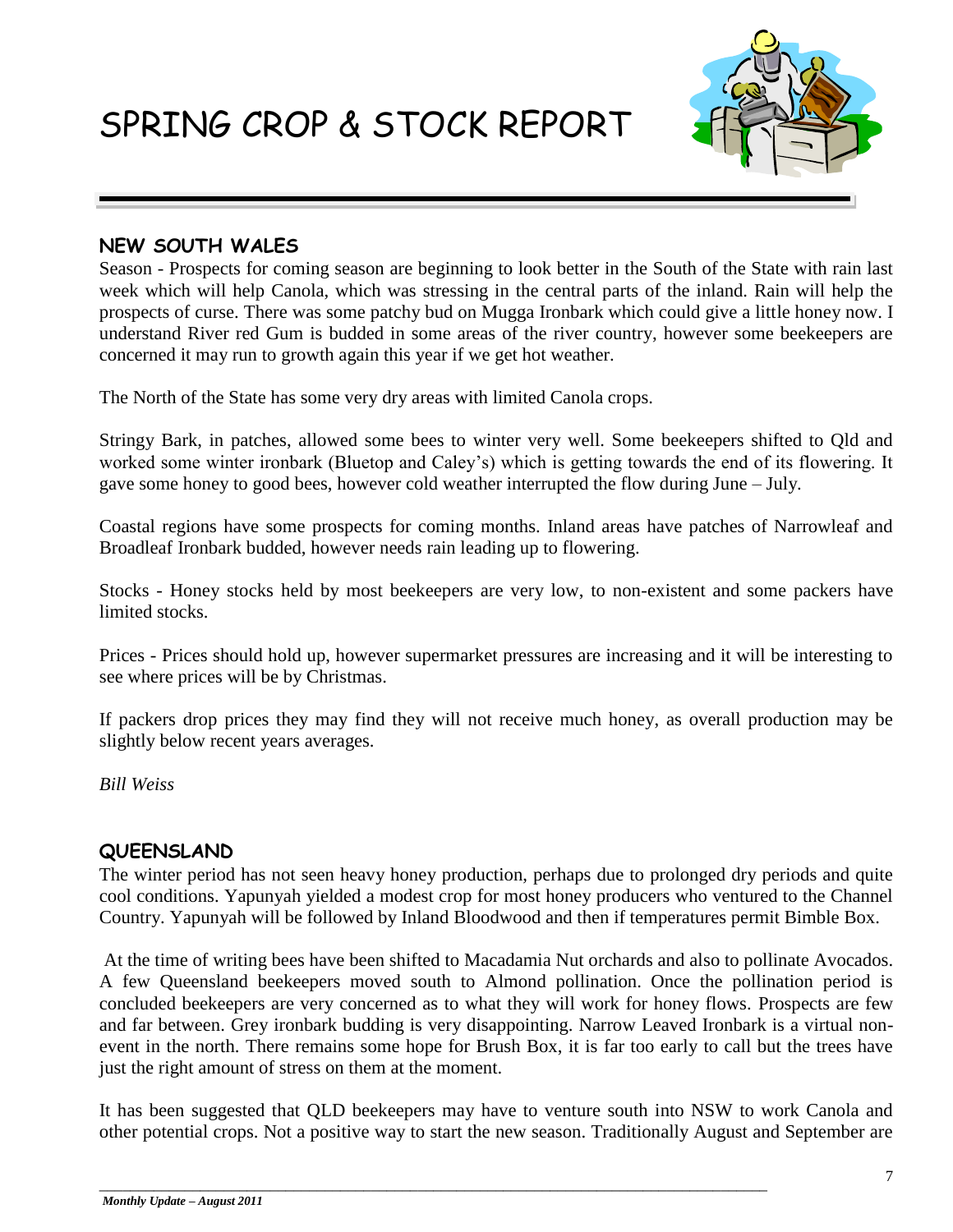dry months in Queensland and as a result we wait for the September storms and summer rain to see if prospects improve.

Stock on hand is limited with most honey being delivered to packers as soon as it is extracted.

*Bill Winner*

# **SOUTH AUSTRALIA**

The Almond season relatively short this year only three weeks.

Immediate prospects White Mallee & Ground Flora in Riverland area.

Blue Gum does not look promising in the southern part of the State but okay in the North.

*Ian Roberts*

# **TASMANIA**

A very cold & wet winter for Tasmania.

Bees in good condition – sugar feed started August  $1$  – some hives are hungry – some have good stores.

Good flowering of Goss in Northern Tasmania. The best pollen for bees.

*Ian Stephens*

# **VICTORIA**

The winter months of May & June were fairly dry with generally, only enough rain to get by on, then similar weather into July.

This changed from mid-July onwards with heavy rains in Gippsland causing floods in many of the eastern rivers.

Mid-August has seen general rains all over the State with the drier north-west and northern regions also getting good rains.

The Desert Banksia (*B. ornata)*, although late in starting to flower has yielded both honey and good breeding conditions, with bees wintered in the Big Desert coming through winter in good condition.

The north-west Mallee has had Wild Turnip flowering all through winter. There have also been large areas of Canola sown in the Mallee, with many crops starting to flower from early July onwards.

White Mallee (*Euc. gracilis)* has been flowering through the winter, though only on the larger trees in the open and around the edges, and will last well into the spring.

Tea Tree (*Leptospermum laevigatum var. minus)* is carrying the best budding for some years, starting to flower now and could yield some honey during the next 6-8 weeks.